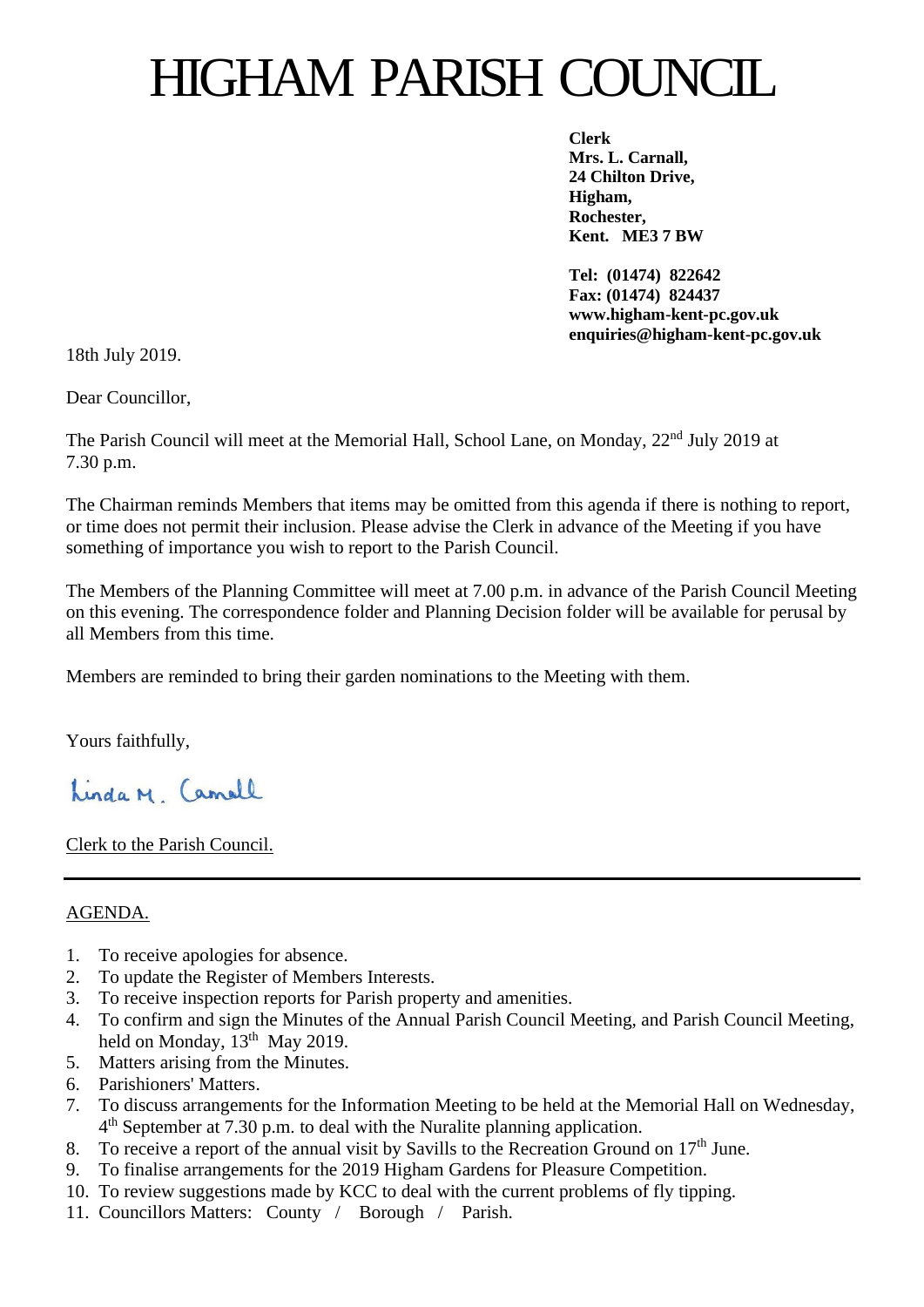### **BREAK FOR REFRESHMENTS**

|     | 12. Reports:                                                                                                                                |                                                                                                                                                                                                                                                                                                                                                                                                                                                                   |                                                                                                                                              |
|-----|---------------------------------------------------------------------------------------------------------------------------------------------|-------------------------------------------------------------------------------------------------------------------------------------------------------------------------------------------------------------------------------------------------------------------------------------------------------------------------------------------------------------------------------------------------------------------------------------------------------------------|----------------------------------------------------------------------------------------------------------------------------------------------|
|     |                                                                                                                                             | a. Planning.<br>To note the following planning applications:-<br>Appln. no. 20190295, Appln. no. 20190385, Appln. no. 20190486,<br>Appln. no. 20190517, Appln. no. 20190290, Appln. no. 20190580,<br>Appln. no. 20190537, Appln. no. 20190569, Appln. no. 20190662,<br>Appln. no 20190686.                                                                                                                                                                        |                                                                                                                                              |
|     | e.<br>f.<br>g.                                                                                                                              | b. Community Development Committee (MINUTES ENCLOSED)<br>c. Infrastructure Committee.<br>d. Executive Management Committee.<br>Higham Speedwatch.<br>Kent Community Warden.<br>Kent Police.                                                                                                                                                                                                                                                                       |                                                                                                                                              |
| 13. | Finance:<br>Clerks salary (May)<br><b>KCC</b> (LGPS May)<br>Clerks salary (June)<br>KCC (LGPS June)<br>BT (broadband)<br>KALC (publication) | To endorse and approve the following payments-:<br>HMRC (PAYE/NI May)<br>HMRC (PAYE/NI June)<br>Clerk (exps. use of room as office 1/4/19 to 30/6/19)<br>Clive Stanley (webmaster services $1/4/19$ to $30/6/19$ )<br>GBC (Pavilion rates 3)<br>Business Stream (allotments water rates since Apil 2017)<br>Barclays Bank (deposit into new current account)<br>Kirstie Shepherd (catering - Retirement Event)                                                    | 1150.95<br>212.62<br>433.52<br>1150.95<br>212.62<br>433.52<br>227.50<br>131.63<br>181.47<br>831.00<br>43.49<br>414.56<br>50,000.00<br>247.00 |
|     |                                                                                                                                             | Clerk (keyboard player cash payment)<br>Clerk (Ukulele band donation cash payment)<br>Clerk (Village Club donation cash payment)<br>Clerk (refreshments cash payment)<br>ICO (Data Protection fee by D/D)<br>Sue Sparks (PCC coffee morning exps)<br>Sue Sparks (Village Plan printing)<br>Sue Sparks (Flowers and compost)<br>Mr P. Leakey (2000 dog bags)<br>SSE (toilets electricity)<br>GBC (rent for garage May by D/D)<br>GBC (rent for garage Junr by D/D) | 100.00<br>75.00<br>75.00<br>153.09<br>35.00<br>17.10<br>7.00<br>50.94<br>47.90<br>43.37<br>60.35<br>60.35                                    |

- 14. To consider the Accounting Statements and Annual Return for Local Councils in England and Wales for the Year Ended 31<sup>st</sup> March 2019 as a whole
- 15. To Approve the Annual Governance Statement (Section 1).
- 16. To Approve the whole Accounting Statements (Section 2).
- 17. Chairman to sign the Accounting Statements.
- 18. Correspondence